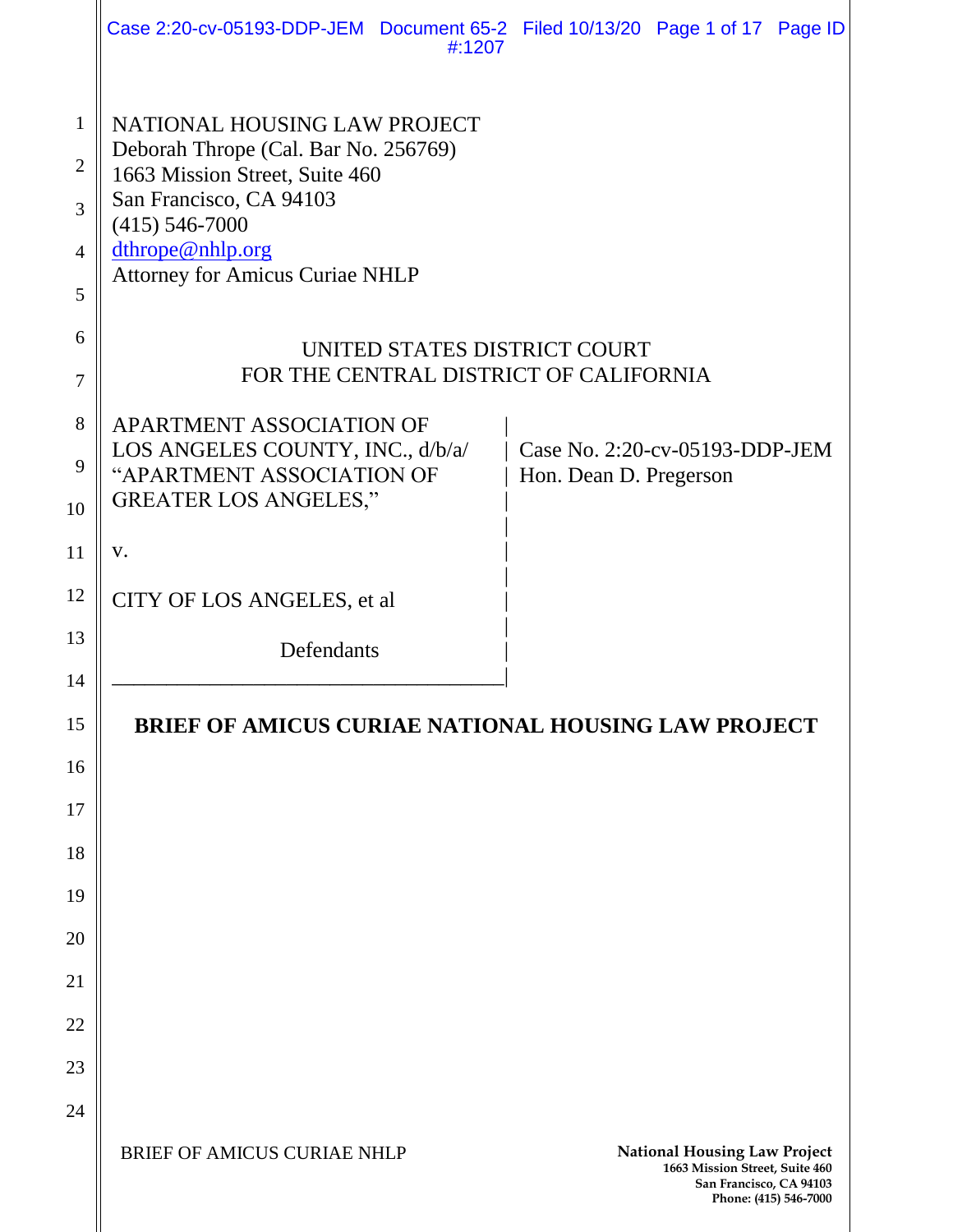# **TABLE OF CONTENTS**

1

| $\mathbf{2}$        |                                                                           |
|---------------------|---------------------------------------------------------------------------|
| 3                   |                                                                           |
| $\overline{4}$<br>5 | Ι.                                                                        |
| 6                   | II. Identity and Interest of Amicus National Housing Law Project 2        |
| $\overline{7}$      |                                                                           |
| 8                   | A. Los Angeles has a compelling interest in preventing mass evictions 3   |
| 9                   | B. The ordinance is an appropriate response to the mass eviction threat 7 |
| 10                  | C. Procedural due process further supports an eviction moratorium 9       |
| 11                  |                                                                           |
| 12<br>13            |                                                                           |
|                     |                                                                           |
|                     | <b>TABLE OF AUTHORITIES</b>                                               |
| 14                  | Cases                                                                     |
| 15<br>16            | <i>Baptiste v. Kennedy</i> , $\_\$ F.Supp.3d $\_\_$ ,                     |
| 17                  |                                                                           |
| 18                  | Boddie v. Connecticut,                                                    |
| 19                  | Elmsford Apartment Assocs., LLC v. Cuomo,                                 |
| 20                  |                                                                           |
| 21                  | Green v. Superior Court,                                                  |
| 22                  |                                                                           |
| 23                  | Goldberg v. Kelly,                                                        |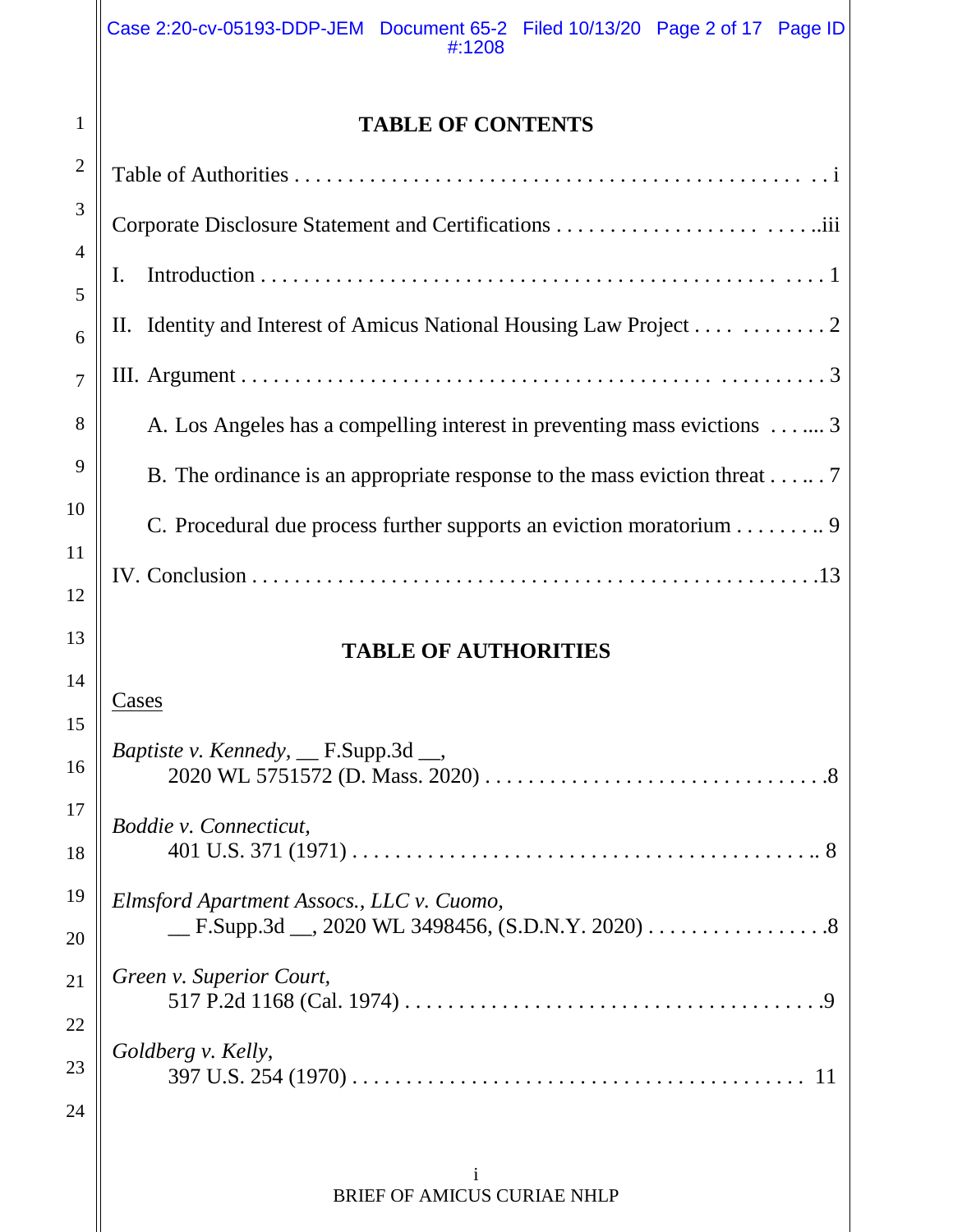|                                | Case 2:20-cv-05193-DDP-JEM Document 65-2 Filed 10/13/20 Page 3 of 17 Page ID<br>#:1209 |
|--------------------------------|----------------------------------------------------------------------------------------|
| $\mathbf{1}$<br>$\overline{2}$ | Lindsey v. Normet,                                                                     |
| 3                              | Mathews v. Eldridge,                                                                   |
| $\overline{4}$<br>5            | Mullane v. Central Hanover Bank & Tr. Co.,                                             |
| 6<br>7                         | U.S. $v$ . Kras.                                                                       |
| 8                              | <b>Statutes</b>                                                                        |
| 9                              |                                                                                        |
| 10                             |                                                                                        |
| 11                             |                                                                                        |
| 12<br>13                       |                                                                                        |
| 14                             |                                                                                        |
| 15                             | <b>Other Authorities</b>                                                               |
| 16                             |                                                                                        |
| 17                             |                                                                                        |
| 18                             |                                                                                        |
| 19                             |                                                                                        |
| 20                             |                                                                                        |
| 21                             |                                                                                        |
| 22                             |                                                                                        |
| 23<br>24                       |                                                                                        |
|                                |                                                                                        |
|                                | $\mathbf{ii}$<br>BRIEF OF AMICUS CURIAE NHLP                                           |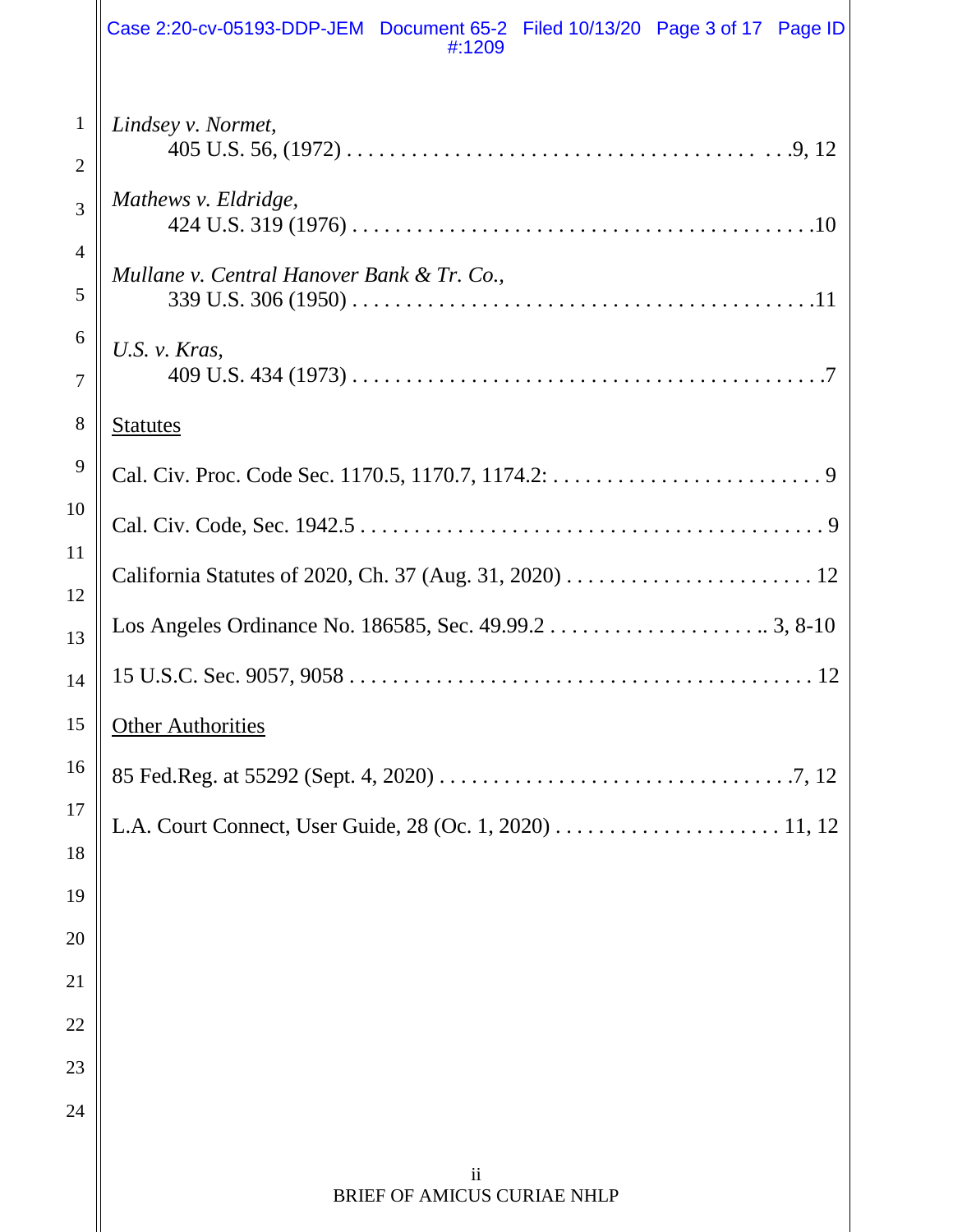Case 2:20-cv-05193-DDP-JEM Document 65-2 Filed 10/13/20 Page 4 of 17 Page ID #:1210

| $\mathbf{1}$        | <b>CORPORATE DISCLOSURE STATEMENT AND CERTIFICATIONS</b>                                                                                             |
|---------------------|------------------------------------------------------------------------------------------------------------------------------------------------------|
| $\overline{2}$      | Amicus NHLP certifies, based on Rule of Appellate Procedure 29(a)(4)E), that:                                                                        |
| 3<br>$\overline{4}$ | 1. NHLP is a nonprofit organization; NHLP has no parent corporation and<br>there is no publicly held corporation that owns 10% or more of its stock. |
| 5                   | 2. No party or party's counsel authored this brief in whole or in part.                                                                              |
| 6<br>7              | 3. No party or party's counsel contributed money that was intended to fund<br>the preparation or submission of this brief.                           |
| 8<br>9              | No person or entity other than Amicus NHLP, its staff, and its counsel contributed<br>money that was intended to fund the preparation or submission. |
| 10                  |                                                                                                                                                      |
| 11                  |                                                                                                                                                      |
| 12                  |                                                                                                                                                      |
| 13                  |                                                                                                                                                      |
| 14                  |                                                                                                                                                      |
| 15                  |                                                                                                                                                      |
| 16                  |                                                                                                                                                      |
| 17                  |                                                                                                                                                      |
| 18                  |                                                                                                                                                      |
| 19                  |                                                                                                                                                      |
| 20                  |                                                                                                                                                      |
| 21                  |                                                                                                                                                      |
| 22                  |                                                                                                                                                      |
| 23                  |                                                                                                                                                      |
| 24                  |                                                                                                                                                      |
|                     | iii<br>BRIEF OF AMICUS CURIAE NHLP                                                                                                                   |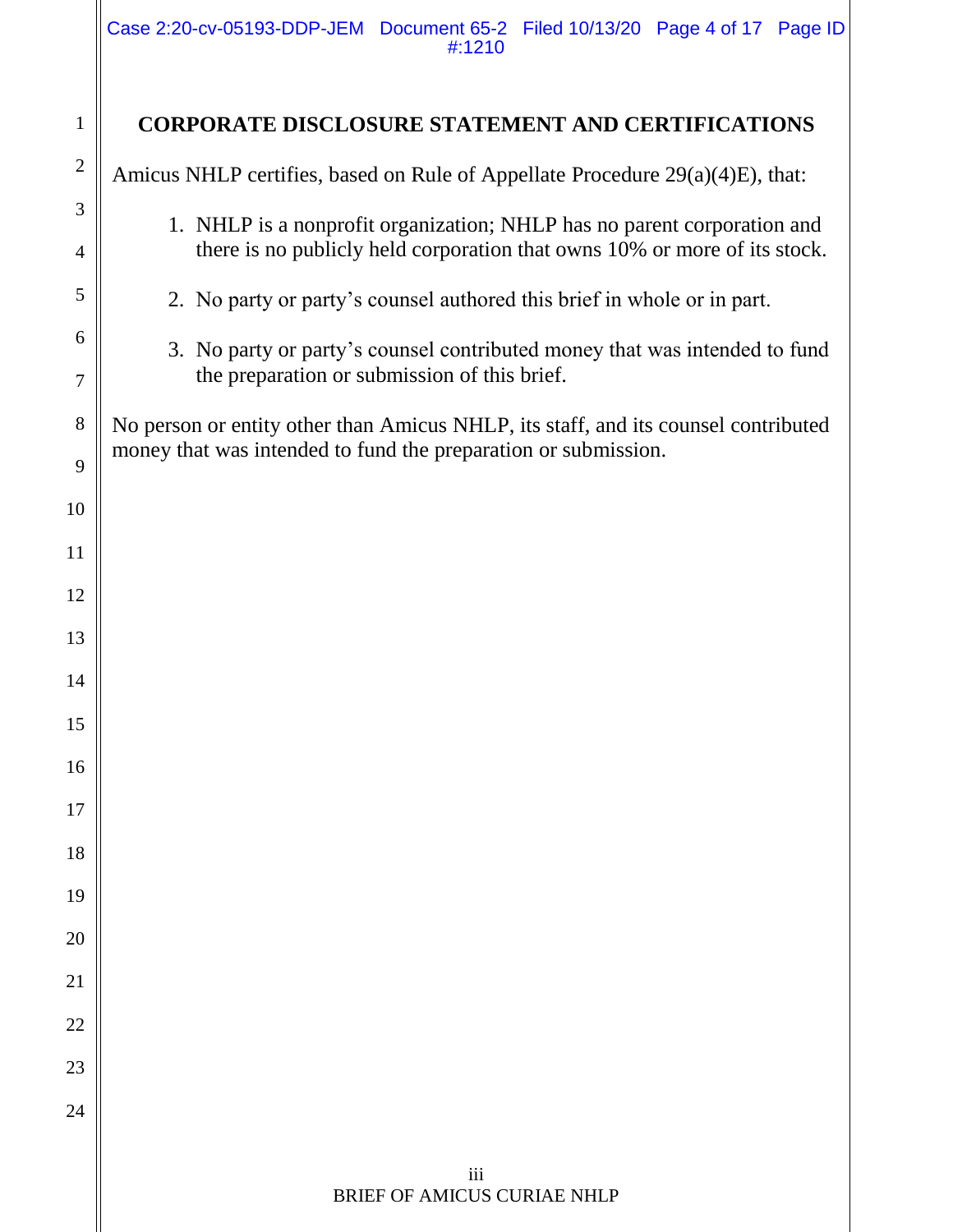# **I. Introduction**

1

The Covid-19 pandemic has taken over 213,000 lives,<sup>1</sup> the related economic disruption has left millions of U.S. tenants behind in rent and fearing eviction. In California, an estimated 16.3 million households (more than half of California's 29.9 million households) have lost employment income since March 13.<sup>2</sup> Almost 1.4 million are behind in rent,<sup>3</sup> over 600,000 of whom expected (on Sept. 23) to face eviction within two months.<sup>4</sup> In all, 2.2 million California renter households had "slight" to "no confidence" in being able to pay October's rent.<sup>5</sup>

Mass evictions at any time would mean devastating consequences for those tenants themselves, as well as their employers, schools, and communities. Mass evictions during a pandemic, when social distancing and vigilant hygiene are imperative, would be terrifying. And for courts, overwhelming case numbers, coupled with limitations on court access and shifts to on-line hearings, raise new obstacles to fairness and due process in eviction proceedings.

The City of Los Angeles' Ordinance No. 186585 mitigates these problems by temporarily restricting certain residential evictions during the local emergency

 $\overline{a}$ <sup>1</sup> Centers for Disease Control & Prevention, Coronavirus Disease 2019, on-line at:

[https://www.cdc.gov/coronavirus/2019-ncov/cases-updates/cases-in-us.html,](https://www.cdc.gov/coronavirus/2019-ncov/cases-updates/cases-in-us.html) last visited Oct. 11, 2020

<sup>&</sup>lt;sup>2</sup> U.S. Census Bureau, Week 14 Household Pulse Survey, Employment Table 1 (Sep. 23, 2020), on-line at:<https://www.census.gov/data/tables/2020/demo/hhp/hhp14.html>

<sup>3</sup> U.S. Census Bureau, Week 14 Household Pulse Survey, Housing Table 1b (Sep. 23, 2020).

<sup>4</sup> U.S. Census Bureau, Week 14 Household Pulse Survey, Housing Table 3b (Sep. 23, 2020).

<sup>5</sup> U.S. Census Bureau, Week 14 Household Pulse Survey, Housing Table 2b (Sep. 23, 2020).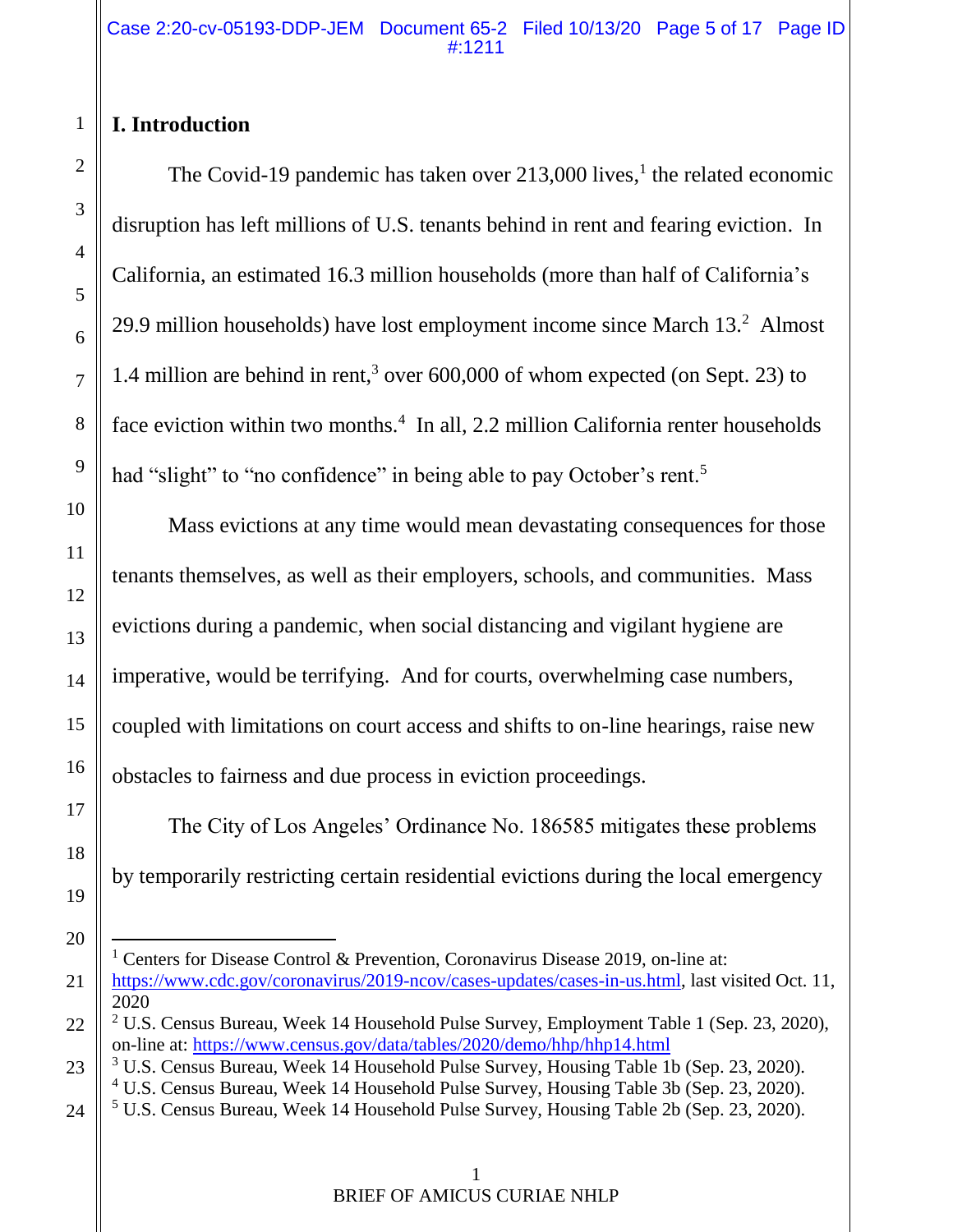period. This Court should ultimately uphold the ordinance as a practical and rational response to the mass evictions emergency. At this stage, the Court should deny preliminary injunctive relief as contrary to the overwhelming public interest.

### **II. Identity & Interest of Amicus Curiae NHLP**

The National Housing Law Project (NHLP) is a nonprofit organization that works to advance tenants' rights, increase housing opportunities for underserved communities, and preserve and expand the nation's supply of safe and affordable homes. NHLP coordinates the Housing Justice Network, a nationwide group of more than 1,600 legal services attorneys and advocates that has collaborated on significant housing law issues for over 40 years. Since 1981 NHLP has published *HUD Housing Programs: Tenants' Rights;* commonly known as the "Greenbook," it is seminal authority on the rights of HUD program participants. NHLP plays a key role in California as an IOLTA-funded support center, providing technical assistance to attorneys at legal services organizations throughout the state. Since the arrival of Covid-19, NHLP has been a leader in the fight against pandemicrelated evictions, including by seeking imposition of state and federal eviction restrictions and funding for rental assistance, creating resources to help enforce tenant protections, and providing training to a broad constellation of stakeholders.

This brief is submitted pursuant to leave requested by accompanying motion.

1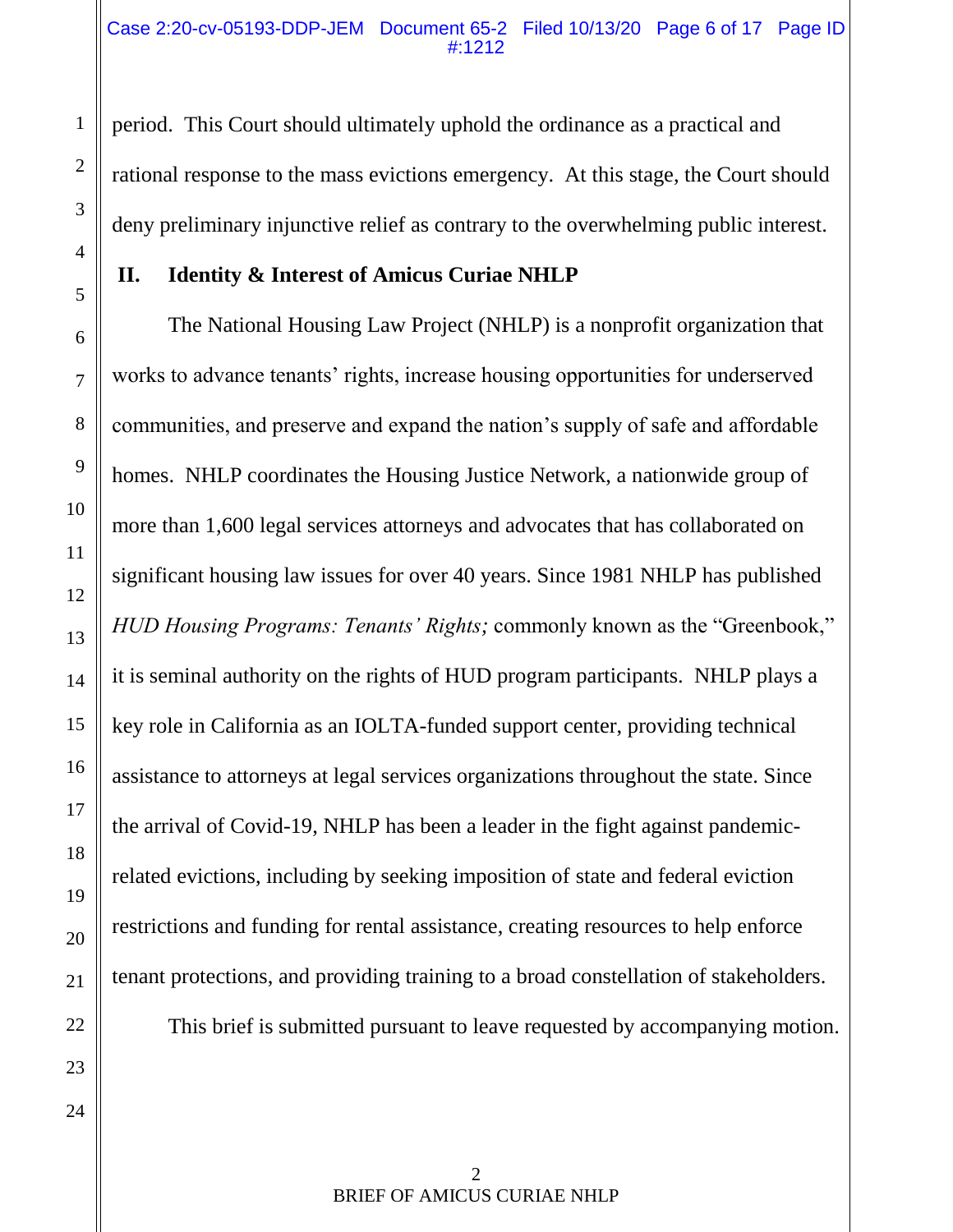# **III**. **Argument**

Los Angeles Ordinance No. 186585 is a practical and rational measure to assure tenants will not be evicted for financial causes, minor lease violations, or without fault during a public health emergency, particularly when full and fair access to the judicial system cannot be consistently assured.

# **A. Los Angeles has a compelling interest in preventing mass evictions.**

Of the many economic threats from the Covid-19 pandemic, perhaps none would be more devastating than widespread evictions. A single eviction can inflict serious and long-term consequences on a family—losing not only their home but also disrupting employment and child care arrangements, impacting children's education, threatening or resulting in family separation, causing toxic stress and other health effects, and often resulting in prolonged housing insecurity.<sup>6</sup> These consequences then radiate further harms into the surrounding communities.<sup>7</sup>

In a typical year, approximately 900,000 of the roughly 43 million U.S. renter-occupied households experience judicial eviction.<sup>8</sup> But the pandemic could

 $\overline{a}$ <sup>6</sup> See Dyvonne Body et al., "A Glimpse into the Eviction Crisis: Why Housing Stability Deserves Greater Attention," Aspen Institute (July 24, 2019), on-line at:

[https://www.aspeninstitute.org/blog-posts/a-glimpse-into-the-eviction-crisis-why-housing](https://www.aspeninstitute.org/blog-posts/a-glimpse-into-the-eviction-crisis-why-housing-stability-deserves-greater-attention/)[stability-deserves-greater-attention/](https://www.aspeninstitute.org/blog-posts/a-glimpse-into-the-eviction-crisis-why-housing-stability-deserves-greater-attention/)

 $\frac{7}{7}$  See Rilwan Babajide et al., Effects of Eviction on Individuals and Communities in Middlesex County" (May 12, 2016), on-line at:

[https://www.pschousing.org/sites/default/files/2016\\_EvictionStudyFinalDraft.pdf](https://www.pschousing.org/sites/default/files/2016_EvictionStudyFinalDraft.pdf) <sup>8</sup> See Eviction Lab, "National Estimates: Eviction in America" (May 11, 2018), on-line at: <https://evictionlab.org/national-estimates/>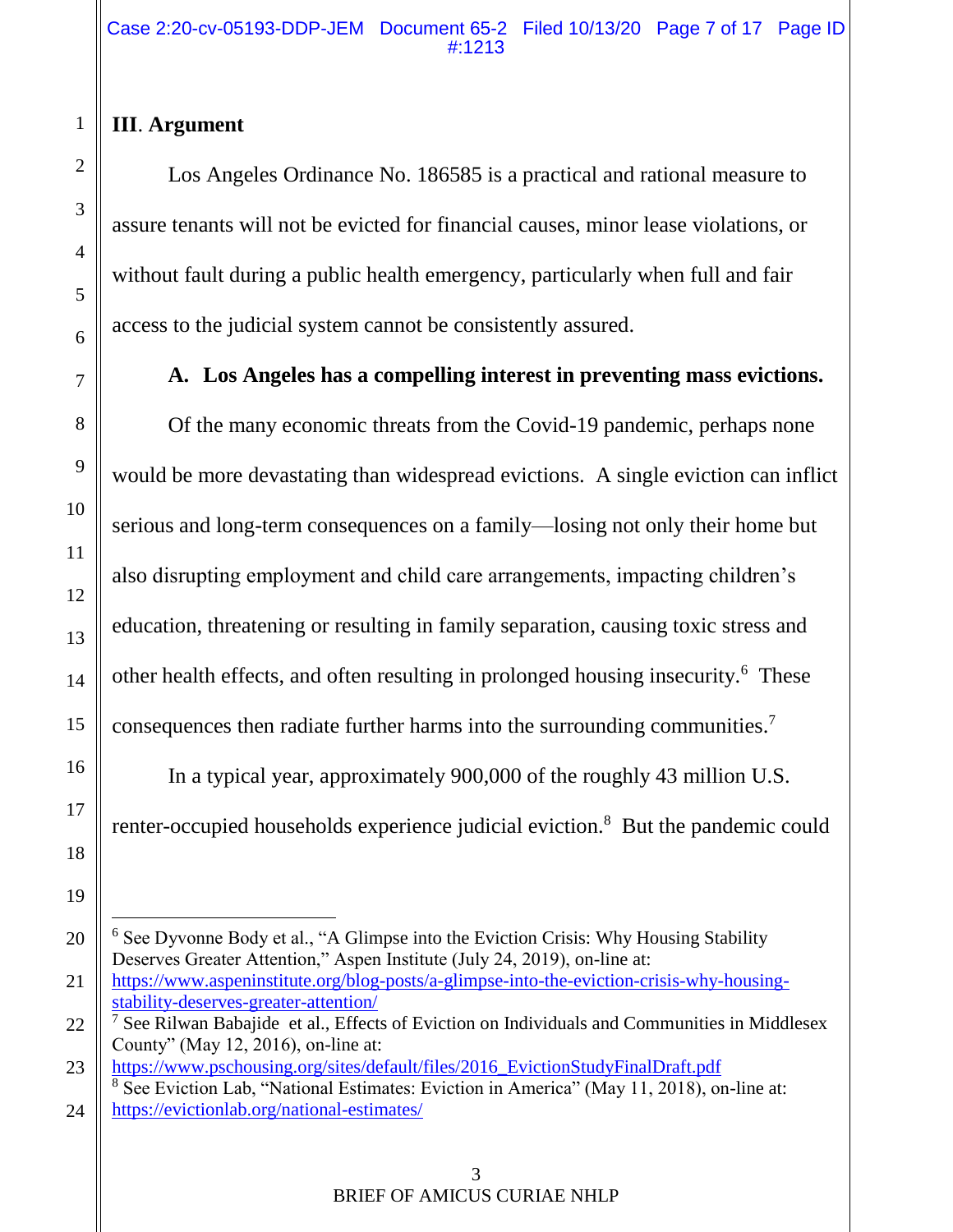#### Case 2:20-cv-05193-DDP-JEM Document 65-2 Filed 10/13/20 Page 8 of 17 Page ID #:1214

produce evictions on an incomprehensible scale. The U.S. Census Bureau reported on July 1 that almost 9 million tenants had no confidence in being able to make their next rent payment, with another 32.7 million reporting only "slight" or "moderate confidence."<sup>9</sup> An Aspen Institute study this summer predicted the U.S. could ultimately see between 19-23 million evictions this year.<sup>10</sup>

In September, over 885,000 California renter households had no confidence in being able to pay their October rent, with over 1.3 million others reporting "slight" and nearly 3 million just "moderate" confidence.<sup>11</sup> The global consulting firm Stout Risus Ross estimates from 1.5 million to over 1.7 million California renter households are at risk of eviction for nonpayment of rent—and that over 1 million eviction filings would occur by Jan. 1, 2021, absent moratoria.<sup>12</sup> These alarming numbers mean California, like the rest of the U.S., would be experiencing an eviction crisis almost beyond description if not for the various moratoria now in place. According to Eviction Lab, about 77,400 evictions take place in California

 $\overline{a}$ <sup>9</sup> See U.S. Census Bureau, Week 10 Household Pulse Survey, Housing Table 2b (Jul. 15, 2020), on-line at:<https://www.census.gov/data/tables/2020/demo/hhp/hhp10.html>

<sup>&</sup>lt;sup>10</sup> See Katherine Lucas Mckay, Zach Neumann & Sam Gilman, "20 Million Renters Are at Risk of Eviction; Policymakers Must Act Now to Mitigate Widespread Hardship," The Aspen

Institute (Jun. 19, 2020) (predicting 19-23 million U.S. evictions by Sept. 30, 2020), on-line at: <https://www.aspeninstitute.org/blog-posts/20-million-renters-are-at-risk-of-eviction/>  $11$  U.S. Census Bureau, Week 14 Household Pulse Survey, Housing Table 2b.

<sup>&</sup>lt;sup>12</sup>Stout Risius Ross, LLC, Esitmation of Households Experiencing Rental Shortfall and Potentially Facing Eviction, California Figures, on-line at:

[https://app.powerbi.com/view?r=eyJrIjoiNzRhYjg2NzAtMGE1MC00NmNjLTllOTMtYjM2NjF](https://app.powerbi.com/view?r=eyJrIjoiNzRhYjg2NzAtMGE1MC00NmNjLTllOTMtYjM2NjFmOTA4ZjMyIiwidCI6Ijc5MGJmNjk2LTE3NDYtNGE4OS1hZjI0LTc4ZGE5Y2RhZGE2MSIsImMiOjN9) [mOTA4ZjMyIiwidCI6Ijc5MGJmNjk2LTE3NDYtNGE4OS1hZjI0LTc4ZGE5Y2RhZGE2MSIsI](https://app.powerbi.com/view?r=eyJrIjoiNzRhYjg2NzAtMGE1MC00NmNjLTllOTMtYjM2NjFmOTA4ZjMyIiwidCI6Ijc5MGJmNjk2LTE3NDYtNGE4OS1hZjI0LTc4ZGE5Y2RhZGE2MSIsImMiOjN9) [mMiOjN9,](https://app.powerbi.com/view?r=eyJrIjoiNzRhYjg2NzAtMGE1MC00NmNjLTllOTMtYjM2NjFmOTA4ZjMyIiwidCI6Ijc5MGJmNjk2LTE3NDYtNGE4OS1hZjI0LTc4ZGE5Y2RhZGE2MSIsImMiOjN9) last visited Oct. 6, 2020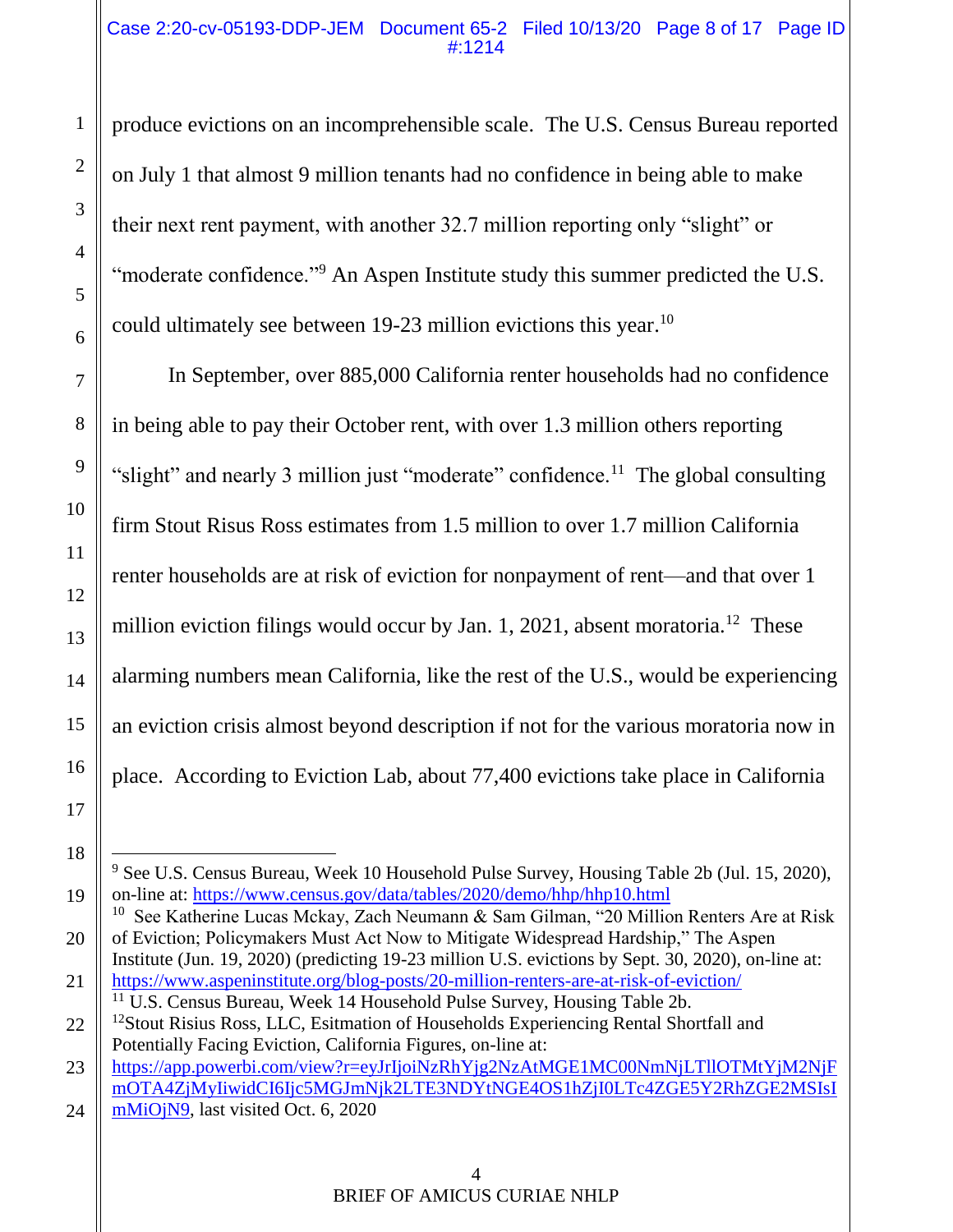in an entire typical year;<sup>13</sup> left unchecked, California could see a wave of evictions sweep more than ten times as many families out of their homes just this fall.<sup>14</sup>

Evictions on such a grand scale could destabilize entire neighborhoods and communities: from high absenteeism and declining test scores that threaten school accreditation<sup>15</sup> to reduced employee performance and turnover in workplaces<sup>16</sup> to a marked increase emergency room use.<sup>17</sup> An Urban Institute study of housing loss during the Great Recession showed high concentrations of displacements inflicted community harms including "declining property values and physical deterioration; crime, social disorder, and population turnover; and local government fiscal stress and deterioration of services."<sup>18</sup> A Department of Justice study in five major cities similarly observed that concentrated housing loss (based on foreclosure) "increases

<sup>13</sup> See Eviction Lab, California spreadsheet, on-line at:

[https://evictionlab.org/map/#/2016?geography=states&bounds=-138.158,25.541,-](https://evictionlab.org/map/#/2016?geography=states&bounds=-138.158,25.541,-98.707,45.225&type=efr&locations=06,-117.899,35.497) [98.707,45.225&type=efr&locations=06,-117.899,35.497](https://evictionlab.org/map/#/2016?geography=states&bounds=-138.158,25.541,-98.707,45.225&type=efr&locations=06,-117.899,35.497)

<sup>&</sup>lt;sup>14</sup> See Katherine Lucas Mckay, Zach Neumann & Sam Gilman, "20 Million Renters Are at Risk of Eviction; Policymakers Must Act Now to Mitigate Widespread Hardship," The Aspen

Institute (Jun. 19, 2020) (predicting 19-23 million U.S. evictions by Sept. 30, 2020), on-line at: <https://www.aspeninstitute.org/blog-posts/20-million-renters-are-at-risk-of-eviction/>

<sup>15</sup> *See* Kathryn Howell, "Eviction and Educational Instability in Richmond, Virginia," p. 4 online at: [https://cura.vcu.edu/media/cura/pdfs/cura-](https://cura.vcu.edu/media/cura/pdfs/cura-documents/EvictionandEducationalInstabilityinRichmond.pdf)

[documents/EvictionandEducationalInstabilityinRichmond.pdf;](https://cura.vcu.edu/media/cura/pdfs/cura-documents/EvictionandEducationalInstabilityinRichmond.pdf) <sup>16</sup> Matthew Desmond and Carl Gershenson, "Housing and Employment Insecurity among the Working Poor," Social Problems at 14 (Jan. 11, 2016), on-line at:

[https://scholar.harvard.edu/files/mdesmond/files/desmondgershenson.sp2016.pdf?m=145263882](https://scholar.harvard.edu/files/mdesmond/files/desmondgershenson.sp2016.pdf?m=1452638824) [4;](https://scholar.harvard.edu/files/mdesmond/files/desmondgershenson.sp2016.pdf?m=1452638824)

 $\overline{17}$  Robert Collinson and Davin Reed, "The Effects of Evictions on Low-Income Households," at 25-26 (Dec. 2018).

<sup>&</sup>lt;sup>18</sup> G. Thomas Kingsley, Robin Smith, and David Price, "The Impacts of Foreclosures on Families and Communities," Urban Institute, p. 13 (May 2009), on-line at: [https://www.urban.org/sites/default/files/publication/30426/411909-The-Impacts-of-](https://www.urban.org/sites/default/files/publication/30426/411909-The-Impacts-of-Foreclosures-on-Families-and-Communities.PDF)

<sup>24</sup> [Foreclosures-on-Families-and-Communities.PDF](https://www.urban.org/sites/default/files/publication/30426/411909-The-Impacts-of-Foreclosures-on-Families-and-Communities.PDF)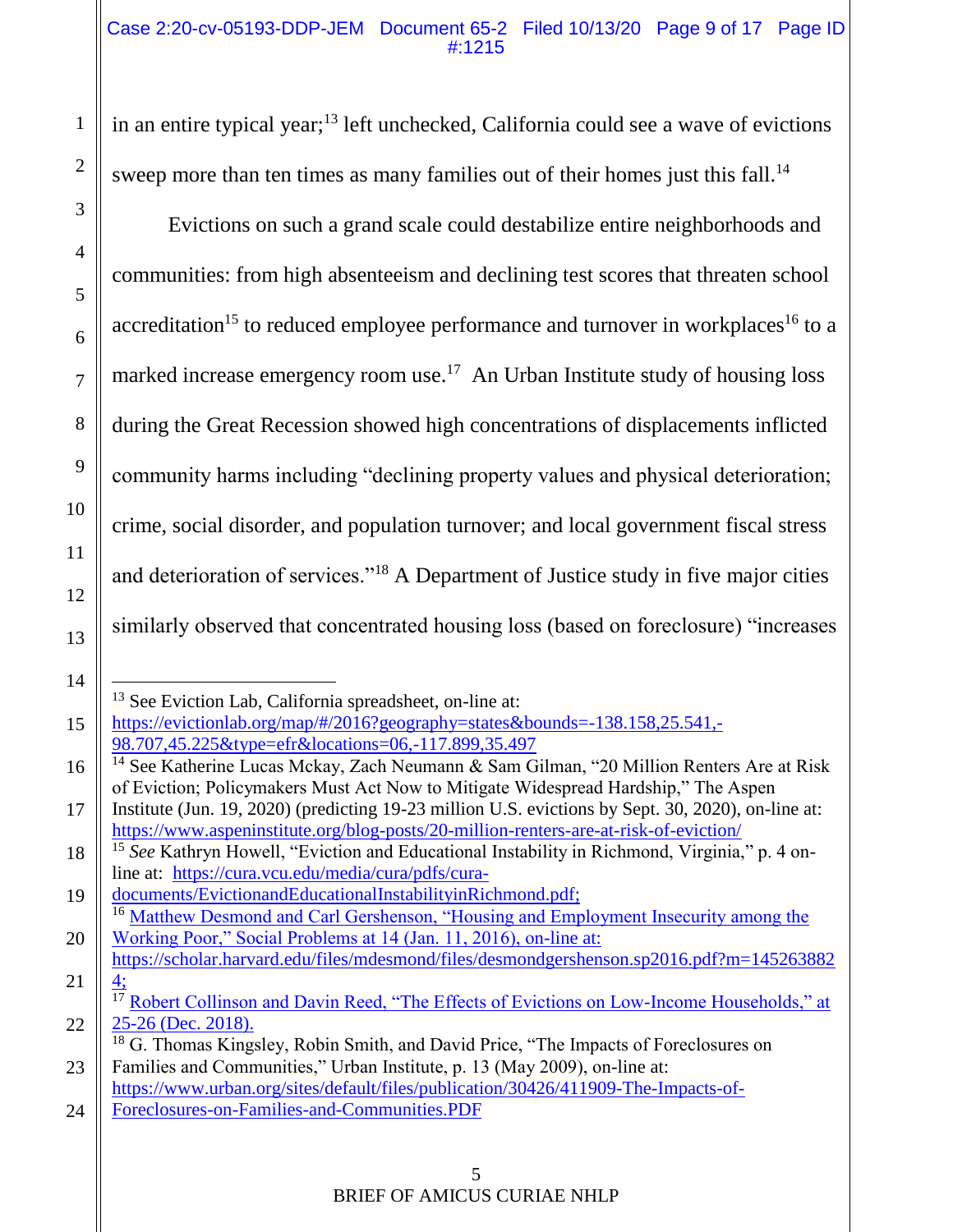crime (especially violent and public order crime) in the micro-neighborhoods immediately surrounding the property[.]"<sup>19</sup>

There is little reason to expect better results from Covid-related evictions; indeed, the size and speed of the present crisis portends even worse neighborhood effects. While the Great Recession saw nearly 7.8 million U.S. homeowners lose their homes to foreclosure between  $2007-2016$ ,<sup>20</sup> mass evictions could displace up to three times as many households within a matter of weeks. Schools, businesses, and other community organizations could not realistically weather such enormous, sudden displacement of their students, workers, customers, or members.

One million or more sudden evictions would also result in a significant increase in local homelessness. A UCLA study in May predicted mass evictions would leave about 120,000 families--including 184,000 children-- homeless in L.A. County.<sup>21</sup> Even an increase a fraction of that size would instantly multiply the area homeless population, which was counted at about 66,436 persons (in

<sup>&</sup>lt;sup>19</sup> Ingrid Gould Ellen, Ph.D., and Johanna Lacoe, "The Impact of Foreclosures on Neighborhood Crime," p. 6 (Feb. 2015), on-line at:<https://www.ncjrs.gov/pdffiles1/nij/grants/248653.pdf> <sup>20</sup> See Corelogic, "United States Residential Foreclosure Crisis: Ten Years Later," p. 3 (Mar. 2017), on-line at: [https://www.corelogic.com/research/foreclosure-report/national-foreclosure](https://www.corelogic.com/research/foreclosure-report/national-foreclosure-report-10-year.pdf)[report-10-year.pdf](https://www.corelogic.com/research/foreclosure-report/national-foreclosure-report-10-year.pdf) <sup>21</sup> See Gary Blasi, "UD Day: Impending Evictions and Homelessness in Los Angeles," Luskin

Center on Inequality and Democracy, pp. 18-20 (May 28, 2020), on-line at: <https://escholarship.org/uc/item/2gz6c8cv>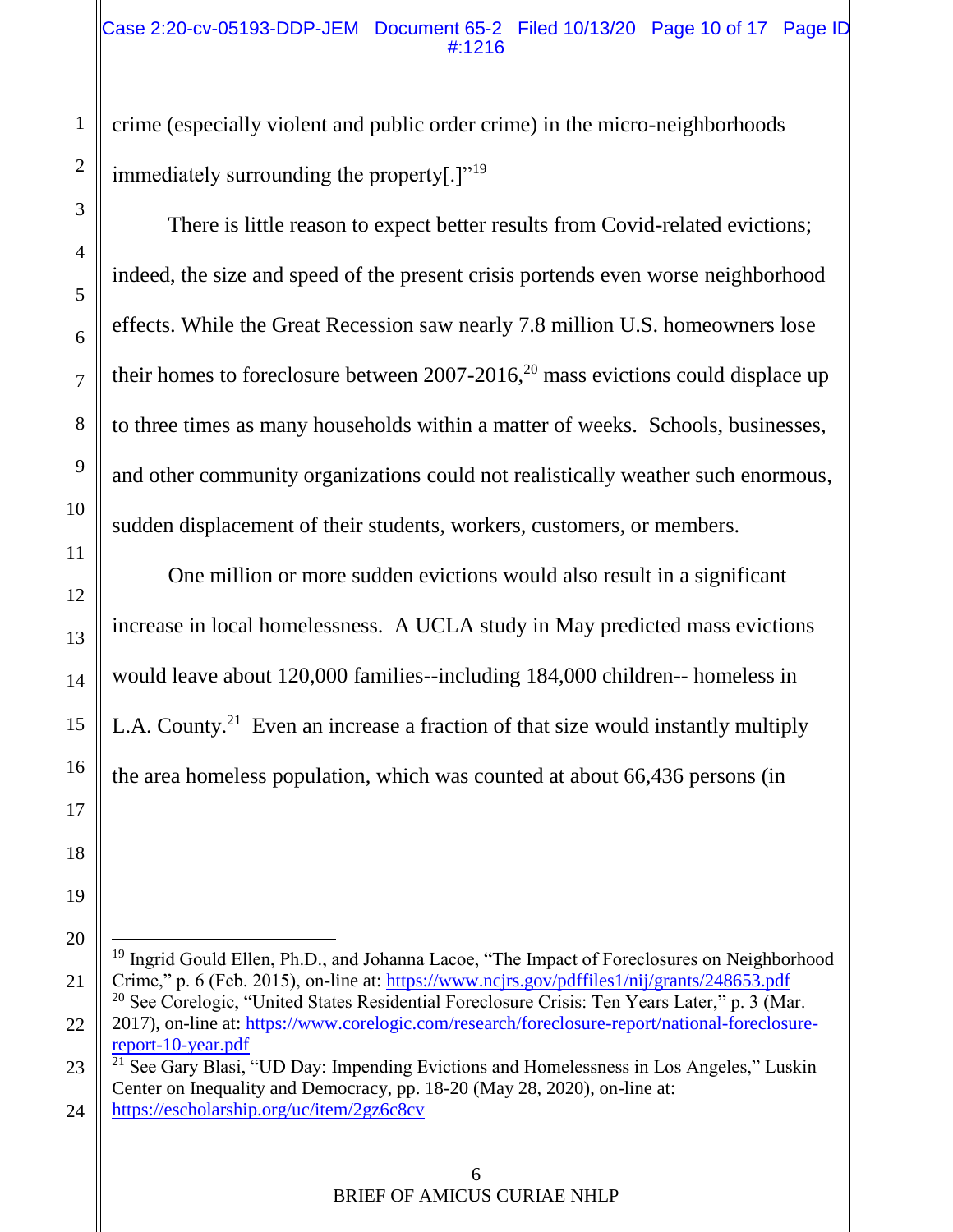#### Case 2:20-cv-05193-DDP-JEM Document 65-2 Filed 10/13/20 Page 11 of 17 Page ID #:1217

greater Los Angeles) in January.<sup>22</sup> With even pre-pandemic homeless numbers already outstripping available shelter and housing resources,  $2<sup>3</sup>$  California has seen alarming numbers of informal homeless encampments established.<sup>24</sup> Many such encampments have over 100 residents and have been in place at least one year, with over one-fourth existing longer than six years.<sup>25</sup> As the CDC recently warned, such encampment settings present "inadequate access to hygiene, sanitation facilities, health care, and therapeutics. The latter factors contribute to the further spread of COVID-19." 85 Fed.Reg. at 55292, 55295 (Sept. 4, 2020).

## **B. The ordinance is an appropriate response to the mass eviction threat.**

In the civil context, restrictions on court access generally require only a rational basis. *See U.S. v. Kras,* 409 U.S. 434, 445 (1973) (rational basis for fee justified burden on indigent debtor's ability to file bankruptcy). L.A.'s ordinance easily survives this standard. At minimum, delaying mass evictions gives tenants and communities more time to plan and prepare—and keeps alive the hope of avoiding mass evictions altogether (e.g., if federal relief funds come available).<sup>26</sup>

<sup>&</sup>lt;sup>22</sup> See Los Angeles Homeless Services Authority, 2020 Greater Los Angeles Homeless Count Results (June 2020), on-line at: [https://www.lahsa.org/news?article=726-2020-greater-los](https://www.lahsa.org/news?article=726-2020-greater-los-angeles-homeless-count-results&ref=hc)[angeles-homeless-count-results&ref=hc](https://www.lahsa.org/news?article=726-2020-greater-los-angeles-homeless-count-results&ref=hc)

<sup>&</sup>lt;sup>23</sup> See Los Angeles Homeless Services Authority, 2020 Housing Inventory Count, on-line at: <https://www.lahsa.org/documents?id=4659-2020-housing-inventory-count.xlsx&ref=hc>

<sup>&</sup>lt;sup>24</sup> National Law Center on Homelessness & Poverty, "Tent City USA," 19-21, 24 (Oct. 2018), on-line at: [https://nlchp.org/wp-content/uploads/2018/10/Tent\\_City\\_USA\\_2017.pdf](https://nlchp.org/wp-content/uploads/2018/10/Tent_City_USA_2017.pdf) <sup>25</sup> *Id*. at 21.

<sup>&</sup>lt;sup>26</sup> For example, H.R. 6800, Health and Economic Recovery Omnibus Emergency Solutions Act, would (among other things) fund \$100 billion in rental assistance.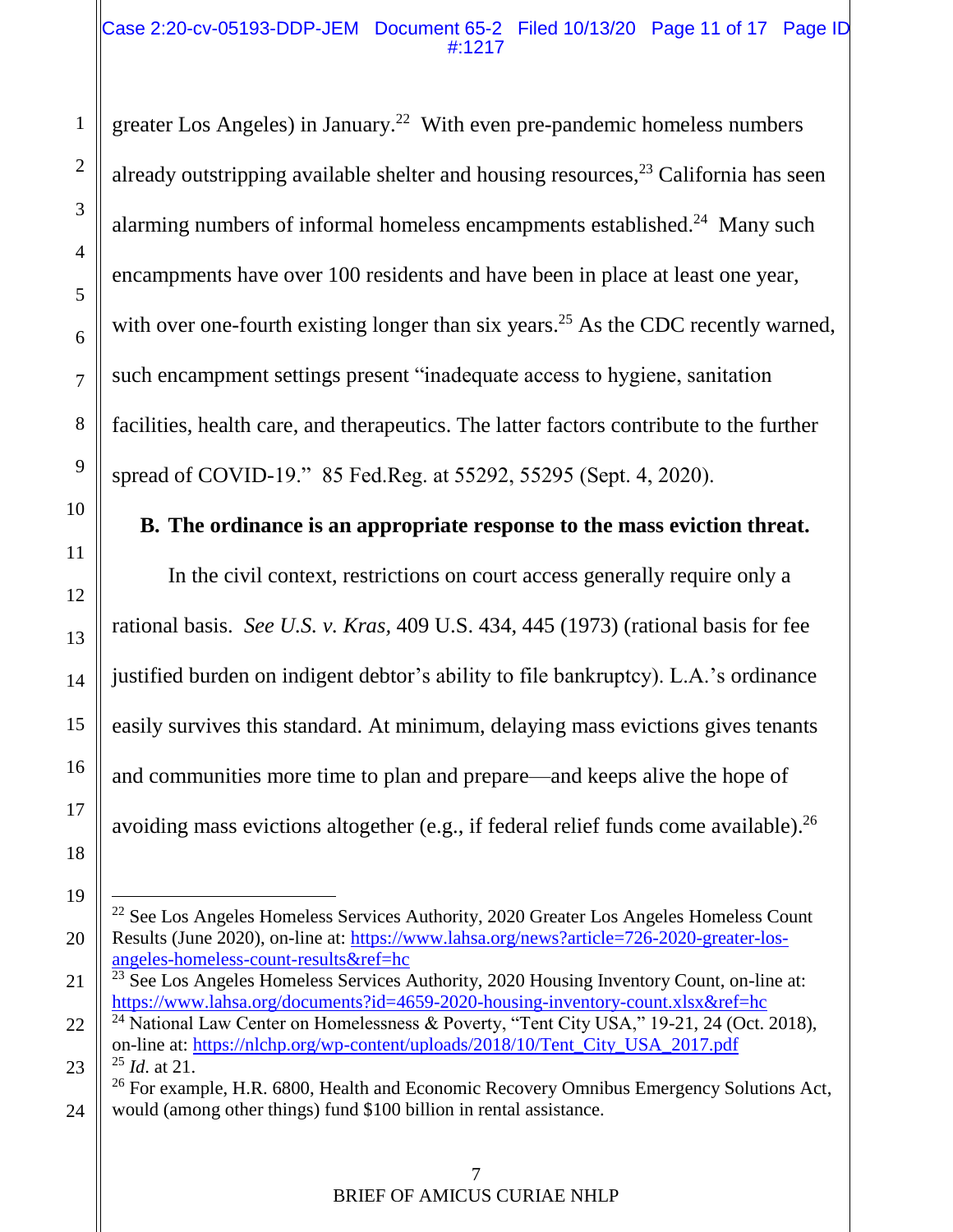#### Case 2:20-cv-05193-DDP-JEM Document 65-2 Filed 10/13/20 Page 12 of 17 Page ID #:1218

The City need not tailor its ordinance as to minimize its adverse effects on landlords; heightened scrutiny applies only to judicial proceedings that afford the exclusive means of protecting fundamental rights. *See Boddie v. Connecticut,* 401 U.S. 371, 382 (1971) (conditioning indigent person's access to divorce proceeding upon payment of court fees violated due process clause). An eviction lawsuit neither implicates any fundamental right nor represents the sole means of adjudicating alleged lease violations. *See Elmsford Apartment Assocs., LLC v. Cuomo,* \_\_ F.Supp.3d \_\_, 2020 WL 3498456, at \*16 (S.D.N.Y. 2020) (state eviction moratorium did not violate right to petition clause because restriction was temporary and other remedies were available); *see also Baptiste v. Kennedy,* \_\_ F.Supp.3d \_\_, 2020 WL 5751572 at \*25 (D. Mass. 2020) (eviction moratorium did not unconstitutionally infringe on landlord's access to court).

Nonetheless, the ordinance careful minimizes burdens on landlords. The measure is temporary, expiring when L.A.'s Covid-19 emergency period ends. *See* Ord. § 49.99.2(A). The ordinance prohibits only evictions brought without cause, for nonpayment of rent where the tenant's default arose from a Covid-19 hardship, certain violations of guest or pet polices or a tenant's Covid infection or need to quarantine—but still allows evictions of tenants whose conduct poses genuine hazards to others or to the physical premises, or even for non-payment if a tenant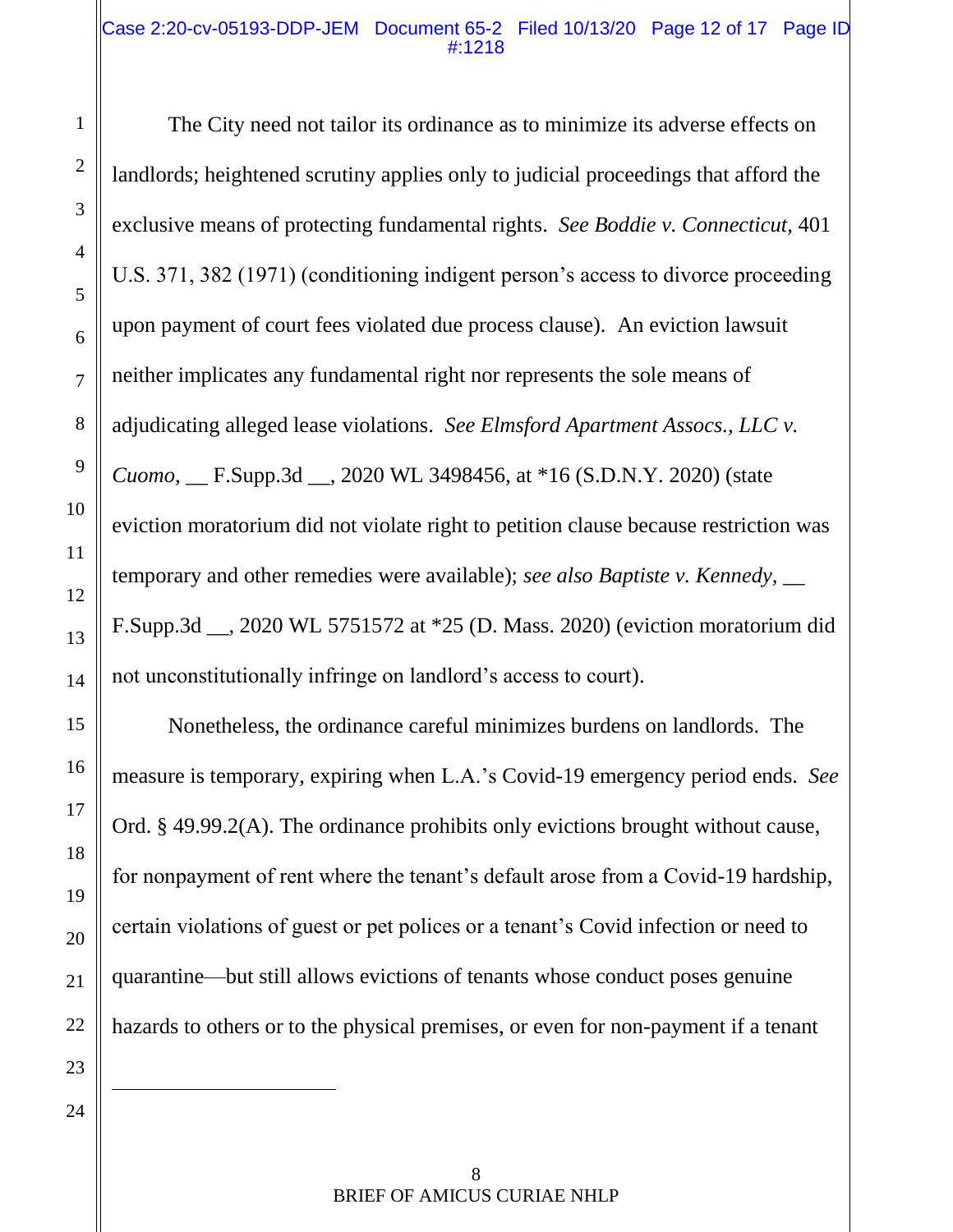was not impacted by Covid-19. *See Id*. Nothing in the ordinance eliminates a landlord's right to collect rent or a tenant's obligation to pay it. *See* Ord. §  $49.99.2(A)$ , (D). Indeed, the ordinance requires tenants who avoid eviction for non-payment to cure the delinquency within 12 months after the local emergency period expires. *See* Ord. § 49.99.2(A). These provisions ensure that a tenant able to pay rent has no incentive to withhold it or fail to pay on time.

### **C. Procedural due process furthers support eviction moratorium.**

The use of summary proceedings to adjudicate residential eviction cases, which dates back to the *actio spollii* of Roman law,<sup>27</sup> has been held to fulfill basic federal procedural due process requirements. *See Lindsey v. Normet,* 405 U.S. 56, 65(1972). California's summary eviction procedure, which provides for some formal discovery, allows tenants at least five days to appear with trial up to 20 days later, and permits defenses such as retaliation or uninhabitable conditions, affords more than the minimal safeguards held sufficient in *Lindsey*. *See* Cal. Civ. Proc. Code §§ 1170.5(a), 1170.7, 1174.2; Cal. Civ. Code § 1942.5; *Green v. Superior Court,* 517 P.2d 1168, 1182 (Cal. 1974); *compare with Lindsey* at 65-66 (trial within four days of suit, no discovery, and certain defenses excluded). Pandemic conditions, however, alter the procedural due process calculus dramatically.

23

 $27$  See Dr. Eric Descheemaeker, "The Consequences of Possession," Univ. of Edinburgh School of Law, 22-23 (2013), on-line at: [https://papers.ssrn.com/sol3/papers.cfm?abstract\\_id=2302273](https://papers.ssrn.com/sol3/papers.cfm?abstract_id=2302273)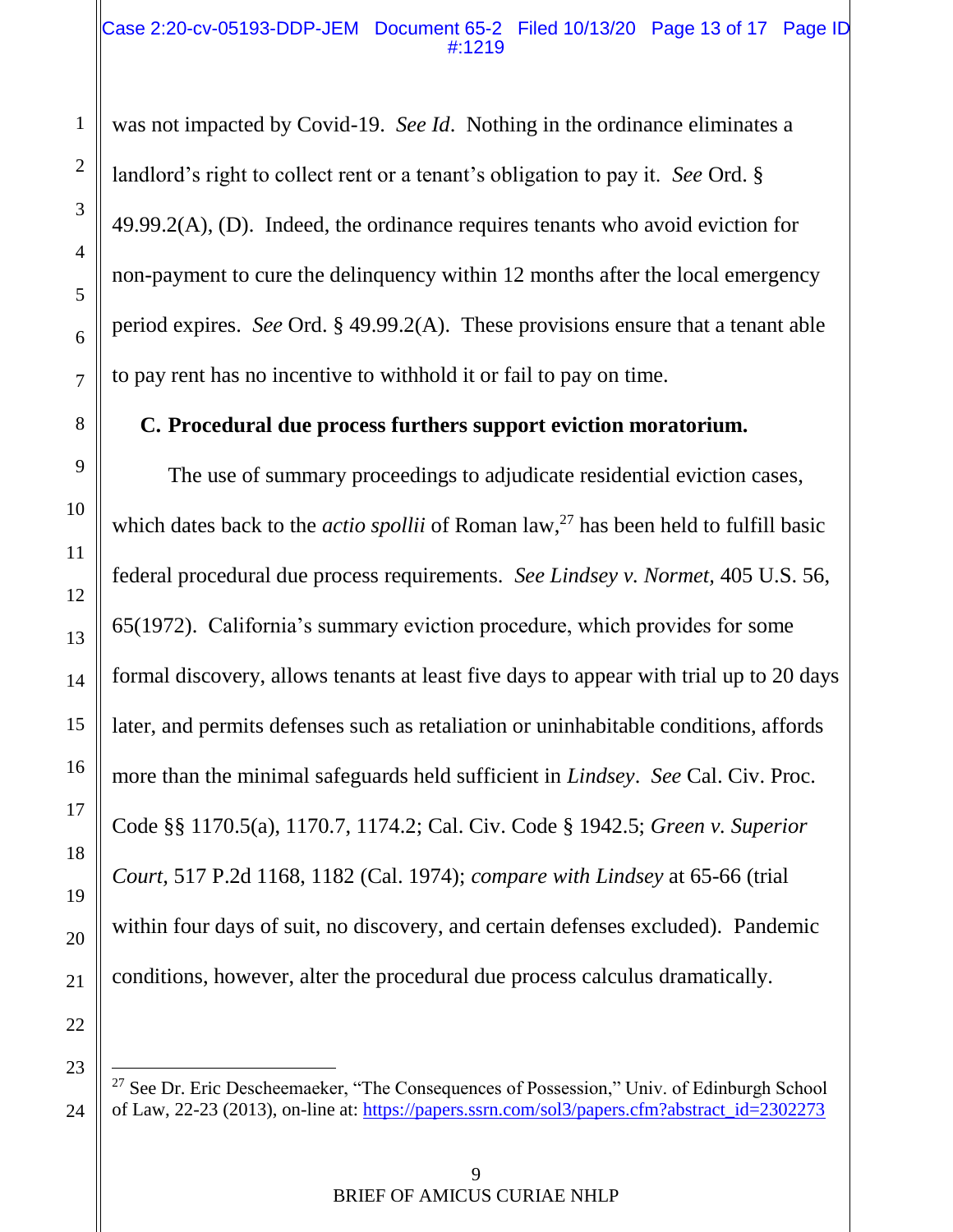#### Case 2:20-cv-05193-DDP-JEM Document 65-2 Filed 10/13/20 Page 14 of 17 Page ID #:1220

During Covid-19, the need for a safe home in which to quarantine from others and practice good hygiene and social distancing heightens the importance of housing, pandemic conditions amplifying the risk of erroneous eviction by raising impediments to preparing and presenting defenses in a hearing, and overriding public health considerations militate against the ordinary governmental interest in quickly and efficiently adjudicating the present right of possession. *See generally Mathews v. Eldridge,* 424 U.S. 319, 335 (1976) (process due depends on importance of the interest at stake, risk of erroneous deprivation, probable value of additional safeguards, governmental interest, and burdens of additional process).

In particular, the risk of infection may chill tenants or witnesses from appearing in court. Closures of businesses and offices may interfere with investigating claims or gathering evidence --a particular problem where formal discovery is limited. These deterrents would be further exacerbated by a large case volume; social distancing may not be possible in a court with a large docket, crowded with parties, witnesses, and attorneys. The ordinance mitigates this problem by restricting lower-priority evictions, leaving courts free to hear only the highest-priority eviction cases with fewer people present. *See* Ord., § 49.99.2

Conversely, rules adopted to protect public health may impede tenants from defending. For example, currently any persons "displaying symptoms consistent with COVID-19 are prohibited from entering any court facility." Los Angeles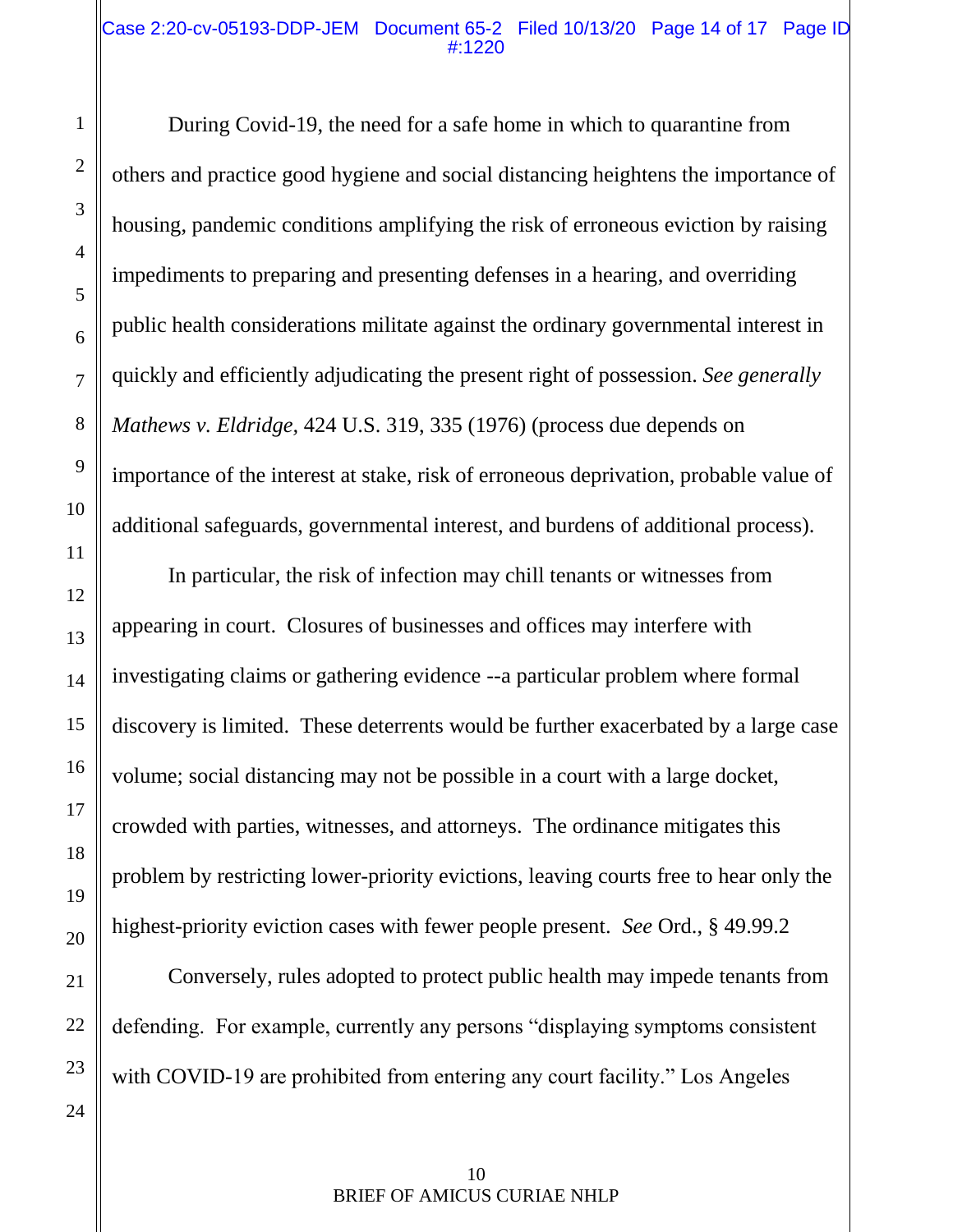Superior Court Covid-19 Social Distancing Protocol (June 15, 2020). Protocols such as these may lessen fears of appearing in court, but could result in tenants, witnesses, or attorneys being denied admission for hearings—especially if tenants or other court-users do not have receive sufficient notice of these policies and practices. *See Mullane v. Central Hanover Bank & Tr. Co.,* 339 U.S. 306, 314 (1950) (notice must be "reasonably calculated, under all the circumstances, to apprise interested parties of the pendency of the action and afford them an opportunity to present their objections").

Remote hearings overcome some of these difficulties, but raise others. One concern is the ability of tenants to confront and cross-examine adverse witnesses, particularly in telephonic or audio-only appearances. *See Goldberg v. Kelly*, 397 U.S. 254, 269 (1970) ("In almost every setting where important decisions turn on questions of fact, due process requires an opportunity to confront and crossexamine adverse witnesses."); *see also* L.A. Court Connect, User Guide, 28 (Oc. 1, 2020) ("User Guide") (allowing audio-only appearances). Even video hearings may not adequately enable a court to assess the credibility of witnesses. *See* National Center for State Courts, *Call to Action: Achieving Civil Justice for All,*  Appx G, p. 3 (Jul. 15, 2020)<sup>28</sup> ("Examples of inappropriate situations [for video] hearings] include where there are poor connections, a hearing requires reference to

<sup>&</sup>lt;sup>28</sup> On-line at: [https://www.ncsc.org/\\_\\_data/assets/pdf\\_file/0022/25726/ncsc-cji-appendices-g.pdf](https://www.ncsc.org/__data/assets/pdf_file/0022/25726/ncsc-cji-appendices-g.pdf)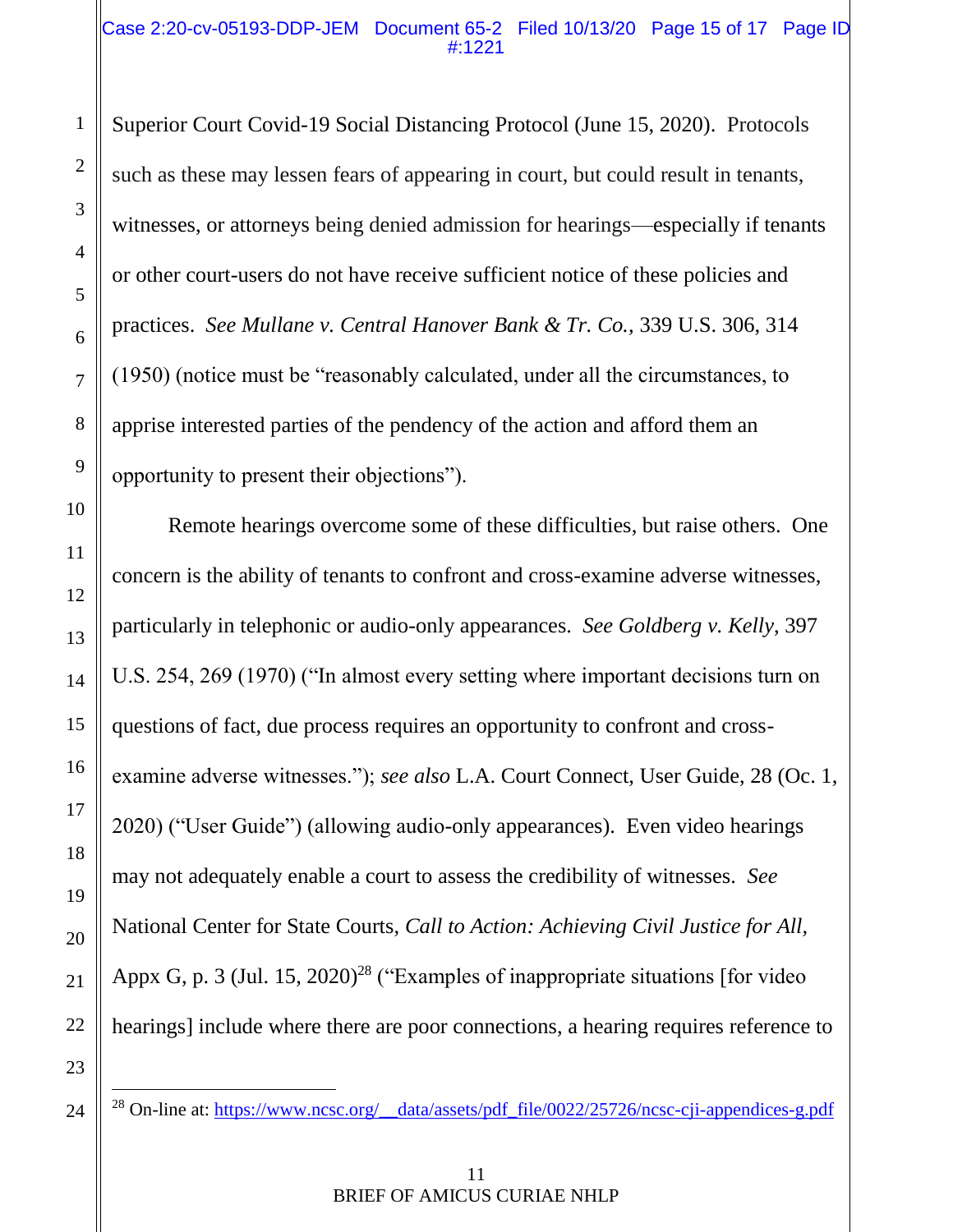#### Case 2:20-cv-05193-DDP-JEM Document 65-2 Filed 10/13/20 Page 16 of 17 Page ID #:1222

multiple documents, the subject matter is complex, or issues of witness credibility are involved."). Remote hearings pose particular challenges for tenants who may lack proper devices, reliable internet access, or struggle with technology. *See* User Guide, 85-89 (technical specifications for remote access).<sup>29</sup> L.A. Superior Court also charges litigants a fee (\$15 for audio and \$23 for video) to appear remotely, which must be paid by debit or credit card. *See* User Guide at 10. The court uses a "share screen" function for presenting exhibits, which requires video and may be problematic for items not easily converted to digital files. See User Guide at 73.

The *Lindsey* court relied heavily on the simplicity of most eviction cases in holding that summary proceedings afford due process. *See Lindsey* at 65 ("Tenants would appear to have as much access to relevant facts as their landlord, and they can be expected to know the terms of their lease, whether they have paid their rent, whether they are in possession of the premises, and whether they have received a proper notice to quit…."). Yet eviction cases are far more complicated during Covid-19. For example, California's new Tenant, Homeowner, and Small Landlord Relief and Stabilization Act (AB 3088)<sup>30</sup> created temporary eviction protections for nonpayment of rent related to Covid-19. The federal CARES Act prohibited evictions filed for nonpayment of rent or other charges between March

23

 $\overline{a}$ 

24

1

2

3

4

5

6

7

8

9

10

11

12

13

14

15

16

17

18

19

20

21

22

 $^{29}$  On-line at:<https://www.lacourt.org/lacc/guides/laccug>

<sup>30</sup> Ch. 37, Statutes of 2020 (Aug. 31, 2020).